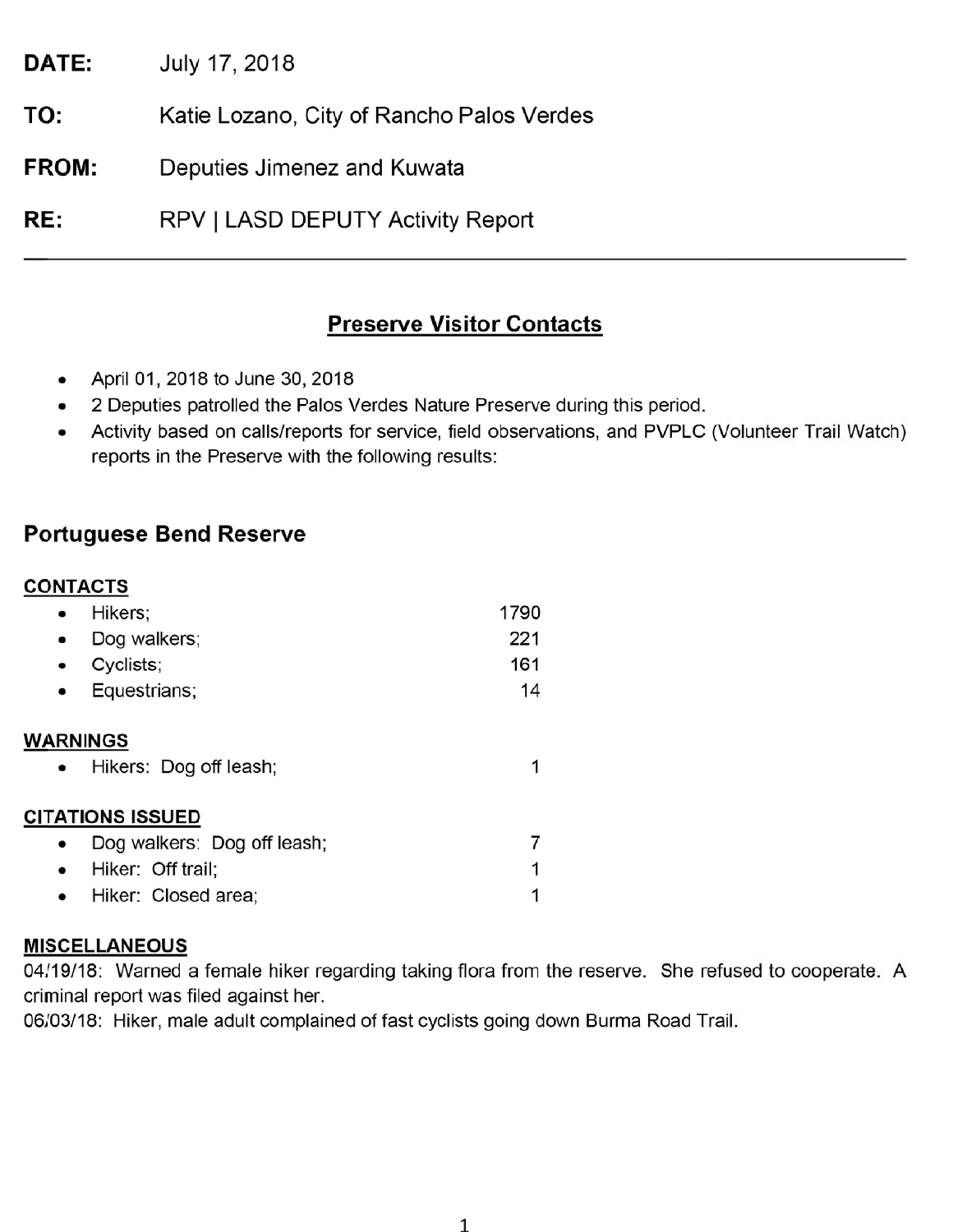# **Abalone Cove Reserve**

### **CONTACTS**

| Hikers;                                | 465 |  |  |
|----------------------------------------|-----|--|--|
| Dog walkers;<br>$\bullet$              | 31  |  |  |
| <b>WARNINGS</b>                        |     |  |  |
| Hikers: Closed area;<br>$\bullet$      | 54  |  |  |
| Hikers: No fishing;<br>$\bullet$       | 3   |  |  |
| Hikers: No dogs on beach;<br>$\bullet$ |     |  |  |
| <b>CITATIONS ISSUED</b>                |     |  |  |
| Hikers: Closed area;<br>$\bullet$      | 6   |  |  |
| Hikers: Dog off leash;                 |     |  |  |

#### **MISCELLANEOUS**

05/13/18: Assisted 3 female juveniles regarding minor scratches from falling in the tide pools. Parent were present.

07-05-18 to 07-07-18: Assisted with beach and tidal pool area closure at Abalone Cove Reserve.

# **Vicente Bluffs Reserve**

#### **CONTACTS**

|                      | Hikers;                    | 433 |  |
|----------------------|----------------------------|-----|--|
|                      | Dog walkers;               | 78  |  |
|                      | <b>WARNINGS</b>            |     |  |
|                      | Hikers: Dog off leash;     | 2   |  |
|                      | Hikers: No dogs on beach;  | 2   |  |
|                      | Hikers: Closed area;       | 13  |  |
|                      | Hikers: No R/C models;     | 1   |  |
|                      | <b>CITATIONS ISSUED</b>    |     |  |
| $\bullet$            | Hikers: Closed area;       | 13  |  |
|                      |                            |     |  |
| Ocean Trails Reserve |                            |     |  |
|                      | <b>CONTACTS</b><br>Hikers; | 16  |  |
|                      |                            |     |  |

| $\bullet$ | Dog walkers; |  |
|-----------|--------------|--|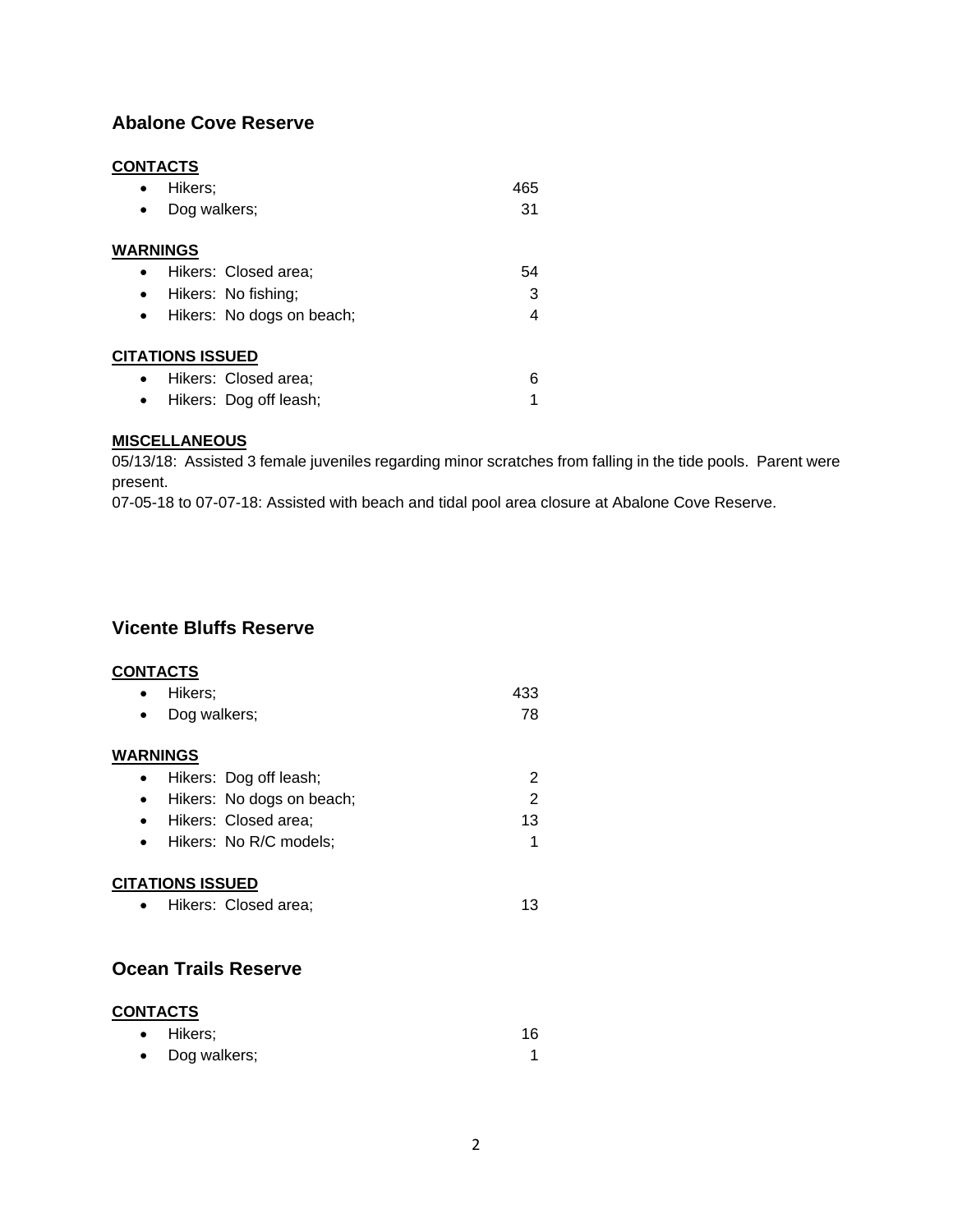### **Forrestal Reserve**

### **CONTACTS**

| <u>,,,,,,,,,</u>                     |     |
|--------------------------------------|-----|
| Hikers;<br>$\bullet$                 | 371 |
| Dog walkers;<br>٠                    | 49  |
| Cyclists;<br>٠                       | 17  |
| <b>CITATIONS</b>                     |     |
| Hikers: Off trail;<br>$\bullet$      | 1   |
| <b>ASSISTS</b>                       |     |
| Hikers: Provided water;<br>$\bullet$ | 1   |
|                                      |     |
| <b>Alta Vicente Reserve</b>          |     |
| <b>CONTACTS</b>                      |     |
| Hikers;                              | 13  |
| Dog Walkers;                         | 3   |
| <b>WARNINGS</b>                      |     |
| Hikers: Dog off leash;               | 1   |
|                                      |     |
| <b>Filiorum Reserve</b>              |     |
| <b>CONTACTS</b>                      |     |
| Hikers;<br>٠                         | 6   |
| Dog walkers;                         | 1   |

#### **MISCELLANEOUS**

05/27/18: Assisted LACOFD regarding a female 46 who broke her right tib/fib at Rattle snake trail.

Monitored Alta Vicente Reserve regarding reports of transient camping in the Reserve. Located and interviewed the subject. Determined no crime occurred at this point. Currently looking into reports of additional transients camping in the area.